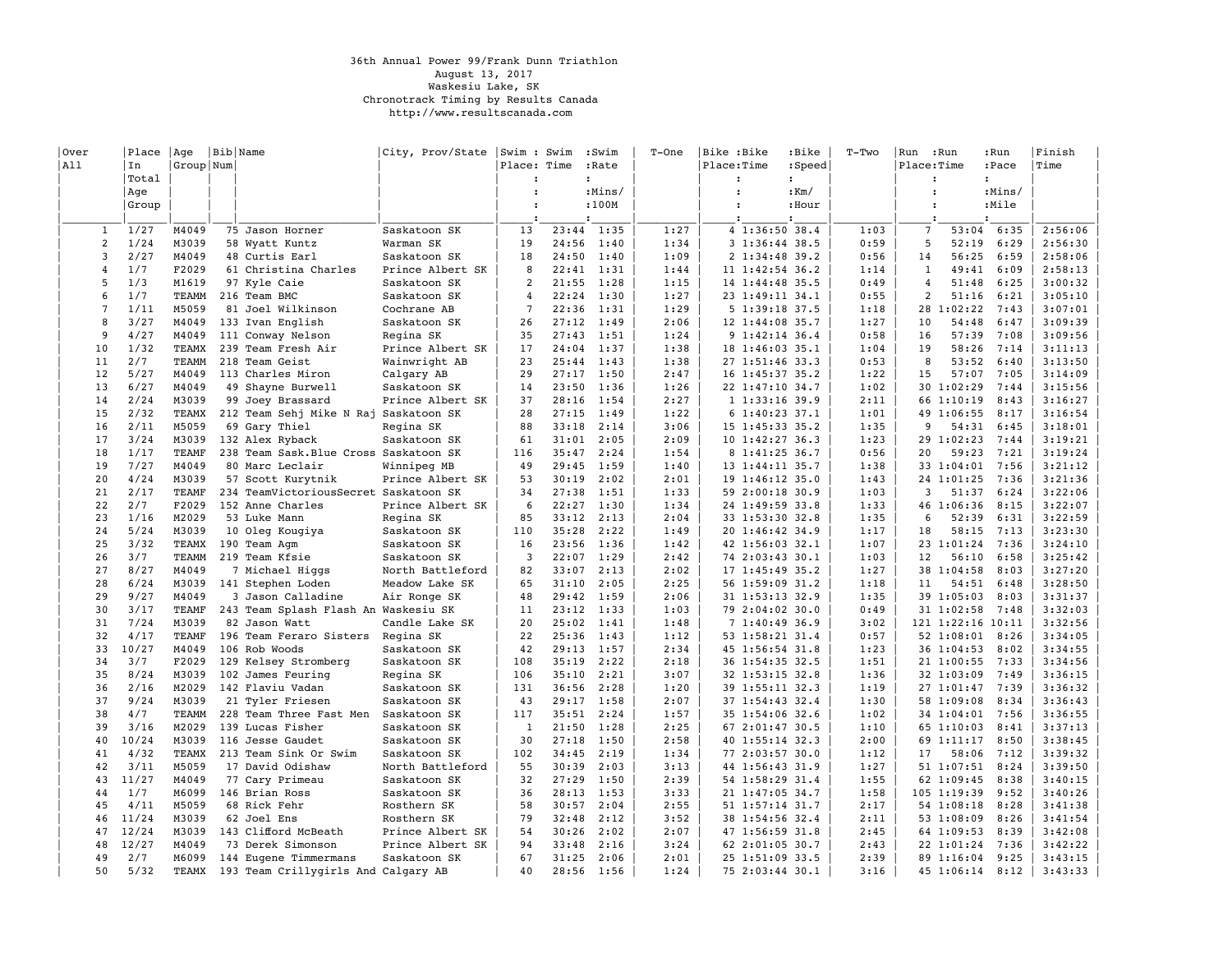## 36th Annual Power 99/Frank Dunn Triathlon August 13, 2017 Waskesiu Lake, SK Chronotrack Timing by Results Canada http://www.resultscanada.com

| Over     | Place         | Age            | Bib Name                                                | City, Prov/State   Swim : Swim |                      |                | :Swim        | $T$ -One     | Bike :Bike                          | :Bike                | $T-TWO$      | :Run<br>Run              | :Run         | Finish             |
|----------|---------------|----------------|---------------------------------------------------------|--------------------------------|----------------------|----------------|--------------|--------------|-------------------------------------|----------------------|--------------|--------------------------|--------------|--------------------|
| All      | In            | Group Num      |                                                         |                                | Place: Time          |                | :Rate        |              | Place:Time                          | :Speed               |              | Place:Time               | :Pace        | Time               |
|          | Total         |                |                                                         |                                | $\ddot{\phantom{a}}$ |                | $\cdot$      |              | $\ddot{\phantom{a}}$                | $\ddot{\phantom{a}}$ |              | $\cdot$                  | $\cdot$      |                    |
|          | Aqe           |                |                                                         |                                | $\ddot{\phantom{a}}$ |                | :Mins/       |              | $\ddot{\phantom{a}}$                | $:$ Km $/$           |              | $\ddot{\phantom{a}}$     | :Mins/       |                    |
|          | Group         |                |                                                         |                                | $\cdot$              |                | :100M        |              | $\ddot{\phantom{a}}$                | :Hour                |              | $\cdot$                  | :Mile        |                    |
|          |               |                |                                                         |                                |                      |                |              |              |                                     |                      |              |                          |              |                    |
| 51       | 5/17          | TEAMF          | 241 Team Head-Marshall                                  | Saskatoon SK                   | 97                   | 33:54          | 2:16         | 2:08         | 68 2:02:16 30.4                     |                      | 1:13         | 35 1:04:51 8:02          |              | 3:44:20            |
| 52<br>53 | 1/4<br>4/16   | F5059<br>M2029 | 145 Janis Shirriff                                      | Saskatoon SK                   | 12                   | 23:41          | 1:35         | 2:18<br>3:39 | 43 1:56:29 31.9                     |                      | 1:26<br>1:54 | 119 1:22:13 10:11        |              | 3:46:05<br>3:46:14 |
|          |               |                | 88 Robert Kirschman                                     | Creighton SK                   | 163                  | 41:43          | 2:47         |              | 26 1:51:38 33.3                     |                      |              | 50 1:07:23               | 8:21         |                    |
| 54<br>55 | 6/32<br>5/16  | TEAMX<br>M2029 | 245 Team Outter Limits<br>79 Kenton Wilkinson           | Waskesiu SK<br>Cochrane AB     | 80<br>38             | 32:57<br>28:22 | 2:12         | 1:45<br>1:53 | 95 2:08:36 28.9                     |                      | 1:14<br>1:19 | 26 1:01:47               | 7:39<br>8:39 | 3:46:16            |
| 56       | 7/32          | <b>TEAMX</b>   | 208 Team Roadkill                                       | North Battleford               | 10                   | 23:09          | 1:54<br>1:33 | 3:06         | 85 2:06:12 29.5<br>116 2:15:09 27.5 |                      | 1:12         | 63 1:09:48<br>37 1:04:57 | 8:03         | 3:47:30<br>3:47:32 |
| 57       | 8/32          | <b>TEAMX</b>   | 236 Team W                                              | Cochrane AB                    | 21                   | 25:29          | 1:42         | 1:53         | 63 2:01:13 30.7                     |                      | 1:06         | 100 1:18:36              | 9:44         | 3:48:16            |
| 58       | 6/17          | <b>TEAMF</b>   | 220 Team Prune                                          | Saskatoon SK                   | 57                   | 30:54          | 2:04         | 3:40         | 96 2:08:38 28.9                     |                      | 1:12         | 40 1:05:07               | 8:04         | 3:49:29            |
| 59       | 13/27         | M4049          | 24 Fausto Rodriquez                                     |                                | 87                   | 33:15          | 2:13         | 2:07         | 49 1:57:04 31.8                     |                      | 1:17         |                          | 9:25         | 3:49:44            |
| 60       | 9/32          | TEAMX          |                                                         | Regina SK                      | 9                    | 23:06          | 1:33         | 2:22         | 86 2:06:15 29.5                     |                      | 1:38         | 88 1:16:02<br>95 1:17:28 | 9:36         | 3:50:48            |
| 61       | 10/32         | TEAMX          | 200 Team Hyperboreans                                   | Saskatoon SK                   | 39                   | 28:33          | 1:55         | 2:23         | 138 2:22:09 26.2                    |                      | 1:34         | 13<br>56:14              | 6:58         | 3:50:52            |
| 62       | 13/24         | M3039          | 214 Team Starbucks Stude Saskatoon SK<br>40 Jason Korec | Saskatoon SK                   | 66                   | 31:17          | 2:06         | 2:58         | 29 1:52:36 33.0                     |                      | 2:05         | 124 1:22:26 10:13        |              | 3:51:20            |
| 63       | 14/27         | M4049          | 13 Drew Bell                                            |                                | 121                  | 36:04          | 2:25         | 3:29         |                                     |                      | 2:16         |                          | 8:09         | 3:52:38            |
| 64       | 5/7           | TEAMM          |                                                         | Saskatoon SK                   | 126                  | 36:19          |              |              | 81 2:05:04 29.7                     |                      |              | 43 1:05:47               | 8:06         |                    |
| 65       | 1/9           | F4049          | 237 Team Faith                                          | Prince Albert SK<br>Okotoks AB | 129                  | 36:45          | 2:26         | 1:31<br>3:22 | 94 2:08:33 28.9                     |                      | 1:08<br>2:14 | 41 1:05:24               | 8:35         | 3:52:53<br>3:54:13 |
|          | 11/32         |                | 47 Robyn Ralph                                          |                                |                      |                | 2:27         |              | 70 2:02:32 30.4                     |                      |              | 59 1:09:22               | 9:09         |                    |
| 66       | 15/27         | TEAMX          | 226 Team The O'keeffe's<br>130 Curtis Merrifield        | Battleford SK                  | 166<br>52            | 43:08          | 2:53         | 2:56         | 30 1:52:48 33.0                     |                      | 1:59         | 75 1:13:54               |              | 3:54:43<br>3:55:02 |
| 67<br>68 |               | M4049          |                                                         | Rosetown SK                    |                      | 30:10          | 2:01         | 1:48         | 41 1:55:54 32.1                     |                      | 1:15         | 136 1:25:56 10:39        |              |                    |
| 69       | 7/17          | TEAMF          | 242 Team FreeziníBreezin La Ronge SK                    |                                | 25                   | 26:50          | 1:48         | 1:13         | 99 2:09:29 28.7                     |                      | 1:17         | 94 1:17:16               | 9:34         | 3:56:02            |
| 70       | 2/3<br>6/16   | M1619          | 137 Beau Stevenson                                      | Melfort SK                     | 115                  | 35:47          | 2:24<br>2:35 | 2:56         | 82 2:05:12 29.7                     |                      | 1:53<br>2:37 | 67 1:10:29               | 8:44         | 3:56:15<br>3:56:19 |
|          |               | M2029          | 127 Peter Schalm                                        | Meadow Lake SK                 | 144                  | 38:32          |              | 4:41         | 60 2:00:56 30.8                     |                      |              | 61 1:09:35               | 8:37         |                    |
| 71       | 1/15          | F3039          | 14 Shanna Strueby                                       | Saskatoon SK                   | 112                  | 35:35          | 2:23         | 4:08         | 90 2:07:52 29.1                     |                      | 2:39         | 48 1:06:47               | 8:16         | 3:56:59            |
| 72       | 2/15<br>14/24 | F3039          | 123 Lindsay Osborn                                      | Edmonton AB                    | 33                   | 27:36          | 1:51         | 2:36         | 97 2:08:58 28.8                     |                      | 1:38<br>2:05 | 91 1:16:37               | 9:29         | 3:57:24            |
| 73       |               | M3039          | 66 Brad Parenteau                                       | Prince Albert SK               | 105                  | 35:08          | 2:21         | 4:24         | 87 2:06:58 29.3                     |                      |              | 56 1:09:05               | 8:33         | 3:57:38            |
| 74<br>75 | 12/32         | TEAMX          | 230 Team Transition Trio Saskatoon SK                   |                                | 31<br>147            | 27:20          | 1:50         | 1:57<br>3:31 | 118 2:15:11 27.5                    |                      | 1:12<br>2:16 | 73 1:12:17               | 8:57         | 3:57:56            |
|          | 16/27         | M4049          | 37 Aaron Patterson                                      | Regina SK                      |                      | 38:56          | 2:36         |              | 34 1:53:59 32.6                     |                      |              | 104 1:19:19              | 9:49         | 3:57:59            |
| 76       | 13/32         | TEAMX          | 205 Team Pure Fun                                       | Prince Albert SK               | 103                  | 34:54          | 2:20         | 2:30         | 46 1:56:57 31.8                     |                      | 1:28         | 122 1:22:18 10:12        |              | 3:58:06            |
| 77       | 3/15          | F3039          | 114 Jenny Miron                                         | Calgary AB                     | 47                   | 29:39          | 1:59         | 2:08         | 66 2:01:40 30.6                     |                      | 1:40         | 129 1:23:22 10:19        |              | 3:58:26            |
| 78       | 7/16          | M2029          | 89 Dan Holtsman                                         | Saskatoon SK                   | 74                   | 32:30          | 2:10         | 3:21         | 65 2:01:29 30.6                     |                      | 2:28         | 102 1:18:45              | 9:45         | 3:58:30            |
| 79       | 17/27         | M4049          | 74 Mike Edwards                                         | Melfort SK                     | 109                  | 35:26          | 2:22         | 3:30         | 55 1:58:35 31.4                     |                      | 2:23         | 101 1:18:44              | 9:45         | 3:58:36            |
| 80       | 5/11          | M5059          | 155 Greg Todd                                           | Saskatoon SK                   | 151                  | 40:08          | 2:41         | 3:37         | 50 1:57:09 31.8                     |                      | 2:21         | 85 1:15:23               | 9:20         | 3:58:36            |
| 81       | 14/32         | TEAMX          | 198 Team Grey Owl                                       | Saskatoon SK                   | 41                   | 28:59          | 1:56         | 2:02         | 76 2:03:55 30.0                     |                      | 1:32         | 120 1:22:14 10:11        |              | 3:58:39            |
| 82<br>83 | 15/24         | M3039          | 39 Chris Nisbett                                        | Regina SK                      | 51<br>78             | 29:54          | 2:00         | 3:08         | 73 2:02:51 30.3                     |                      | 1:54         | 113 1:21:05 10:03        |              | 3:58:50            |
|          | 8/16          | M2029          | 110 Patrick Simpson                                     | Saskatoon SK                   |                      | 32:44          | 2:11         | 2:41         | 89 2:07:41 29.1                     |                      | 1:55         | 84 1:15:10 9:19          |              | 4:00:10            |
| 84       | 8/17          | <b>TEAMF</b>   | 229 Team Trailer Trash                                  | Melfort SK                     | 122                  | 36:08          | 2:25         | 2:18         | 120 2:15:37 27.4                    |                      | 1:40         | 44 1:05:56               | 8:10         | 4:01:37            |
| 85       | 2/4           | F5059          | 90 Tami Vangool                                         | Riverside Estates              | 84                   | 33:11          | 2:13         | 2:19         | 80 2:04:49 29.8                     |                      | 1:30         | 111 1:20:40              | 9:59         | 4:02:26            |
| 86       | 15/32         | TEAMX          | 240 Team Redneck Grebes                                 | Waskesiu SK                    | 95                   | 33:50          | 2:16         | 1:42         | 52 1:57:38 31.6                     |                      | 1:30         | 145 1:28:13 10:55        |              | 4:02:51            |
| 87       | 16/24         | M3039          | 78 Mark Wells                                           | Saskatoon SK                   | 96                   | 33:53          | 2:16         | 2:32         | 110 2:13:40 27.8                    |                      | 1:44         | 70 1:11:56               | 8:55         | 4:03:43            |
| 88       | 18/27         | M4049          | 64 Greg Gubbe                                           | Battleford SK                  | 46                   | 29:36          | 1:59         | 3:25         | 72 2:02:51 30.3                     |                      | 3:00         | 134 1:25:05 10:32        |              | 4:03:55            |
| 89       | 9/16          | M2029          | 42 Evan Reekie                                          | Saskatoon SK                   | 89                   | 33:23          | 2:14         | 5:08         | 83 2:05:46 29.6                     |                      | 1:51         | 98 1:17:55               | 9:39         | 4:04:02            |
| 90       | 16/32         | TEAMX          | 231 Team Transmission                                   | Saskatoon SK                   | 86                   | 33:13          | 2:13         | 2:10         | 141 2:22:42 26.1                    |                      | 1:40         | 42 1:05:42               | 8:08         | 4:05:25            |
| 91       | 4/15          | F3039          | 32 Leah Laxdal                                          | Saskatoon SK                   | 127                  | 36:21          | 2:26         | 1:55         | 101 2:09:39 28.7                    |                      | 1:08         | 90 1:16:34               | 9:29         | 4:05:34            |
| 92       | 6/11          | M5059          | 149 Bruce Zimmermann                                    | Indian Head SK                 | 167                  | 43:19          | 2:54         | 3:11         | 64 2:01:22 30.7                     |                      | 2:30         | 86 1:15:30 9:21          |              | 4:05:50            |
| 93       | 19/27         | M4049          | 18 Craig Cantin                                         | Prince Albert SK               | 59                   | 30:57          | 2:04         | 4:13         | 78 2:04:01 30.0                     |                      | 2:21         | 133 1:24:25 10:27        |              | 4:05:55            |
| 94       | 10/16         | M2029          | 5 Devon Sylvester                                       | North Batteford                | 45                   | 29:29          | 1:58         | 3:00         | 93 2:08:15 29.0                     |                      | 3:00         | 123 1:22:25 10:12        |              | 4:06:07            |
| 95       | 9/17          | TEAMF          | 195 Team Fast Girls                                     | Saskatoon SK                   | 140                  | 38:17          | 2:34         | 1:35         | 105 2:10:25 28.5                    |                      | 1:12         | 83 1:14:55 9:17          |              | 4:06:22            |
| 96       | 17/32         | <b>TEAMX</b>   | 232 Team Trifecta                                       | Saskatoon SK                   | 132                  | 37:20          | 2:30         | 1:53         | 122 2:16:44 27.2                    |                      | 1:12         | 60 1:09:27               | 8:36         | 4:06:33            |
| 97       | 20/27         | M4049          | 104 Chad Eqgerman                                       | Saskatoon SK                   | 164                  | 42:45          | 2:51         | 3:19         | 88 2:07:38 29.1                     |                      | 1:23         | 71 1:11:59               | 8:55         | 4:07:02            |
| 98       | 2/9           | F4049          | 20 Angela Arnold                                        | Regina SK                      | 124                  | 36:13          | 2:25         | 3:42         | 98 2:09:15 28.8                     |                      | 3:36         | 78 1:14:26 9:13          |              | 4:07:10            |
| 99       | 10/17         | TEAMF          | 223 Team The 92 Crew                                    | Saskatoon SK                   | 44                   | 29:28          | 1:58         | 1:52         | 61 2:00:57 30.8                     |                      | 1:30         | 157 1:35:27 11:49        |              | 4:09:12            |
| 100      | 21/27         | M4049          | 124 Joel Pedersen                                       | Saskatoon SK                   | 169                  | 44:06          | 2:57         | 2:10         | 58 2:00:14 30.9                     |                      | 3:06         | 108 1:20:01 9:55         |              | 4:09:35            |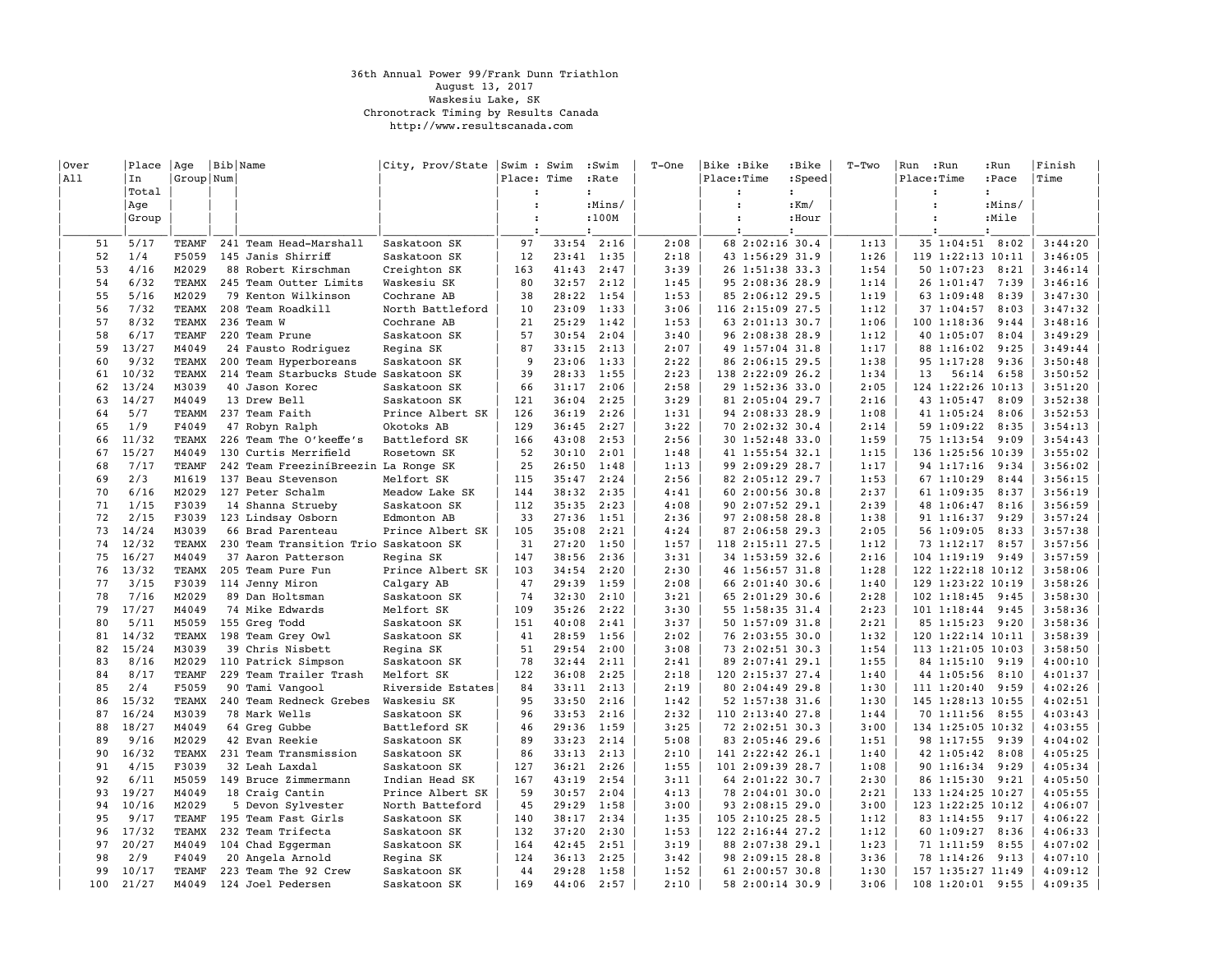## 36th Annual Power 99/Frank Dunn Triathlon August 13, 2017 Waskesiu Lake, SK Chronotrack Timing by Results Canada http://www.resultscanada.com

| Over<br> All | Place<br>In  | Age<br>Group Num | Bib Name                                    | City, Prov/State   Swim : Swim | Place: Time          |                | :Swim<br>:Rate | $T-One$      | Bike :Bike<br>Place:Time | :Bike<br>:Speed                      | $T-TWO$      | :Run<br>Run<br>Place:Time              | :Run<br>:Pace | Finish<br> Time    |
|--------------|--------------|------------------|---------------------------------------------|--------------------------------|----------------------|----------------|----------------|--------------|--------------------------|--------------------------------------|--------------|----------------------------------------|---------------|--------------------|
|              | Total        |                  |                                             |                                |                      |                | $\cdot$        |              | $\cdot$                  | $\mathbf{r}$                         |              | $\cdot$                                |               |                    |
|              | Aqe          |                  |                                             |                                | $\cdot$              |                | :Mins/         |              | $\ddot{\phantom{a}}$     | $:$ Km $/$                           |              | $\ddot{\phantom{a}}$                   | :Mins/        |                    |
|              | Group        |                  |                                             |                                | $\ddot{\phantom{a}}$ |                | :100M          |              | $\ddot{\phantom{a}}$     | :Hour                                |              | $\ddot{\phantom{a}}$                   | :Mile         |                    |
|              |              |                  |                                             |                                |                      |                |                |              |                          |                                      |              |                                        |               |                    |
| 101          | 7/11         | M5059            | 95 Bryn Christopher                         | Saskatoon SK                   | 81                   | 32:58          | 2:12           | 3:14         |                          | 126 2:17:45 27.0                     | 3:01         | 82 1:14:53 9:16                        |               | 4:11:49            |
| 102          | 5/15         | F3039            | 122 Aimee Sequin                            | Meadow Lake SK                 | 128                  |                | $36:31$ $2:27$ | 3:06         |                          | 131 2:18:47 26.8                     | 2:52         | 68 1:11:17 8:50                        |               | 4:12:31            |
| 103          | 8/11         | M5059            | 93 Darren Hagen                             | Saskatoon SK                   | 155                  | 40:47          | 2:44           | 4:06         |                          | 71 2:02:36 30.3                      | 3:23         | 117 1:21:45 10:07                      |               | 4:12:36            |
| 104          | 9/11         | M5059            | 6 Doug Sylvester                            | North Batteford                | 71                   | 31:43          | 2:07           | 3:23         |                          | 84 2:05:51 29.6                      | 3:08         | 147 1:28:59 11:01                      |               | 4:13:01            |
| 105          | 18/32        | TEAMX            | 211 Team Earlís Girls                       | Saskatoon SK                   | 24                   |                | 26:31 1:47     | 2:15         |                          | 168 2:40:53 23.1                     | 2:14         | 25 1:01:27 7:37                        |               | 4:13:17            |
| 106          | 22/27        | M4049            | 31 Brad Pilon                               | Saskatoon SK                   | 172                  | 45:08          | 3:01           | 2:01         |                          | 104 2:10:17 28.6                     | 2:17         | 76 1:14:22                             | 9:13          | 4:14:03            |
| 107          | 11/17        | <b>TEAMF</b>     | 191 Team Amanda Karen Li                    | Saskatoon SK                   | 119                  | 36:00          | 2:24           | 2:14         |                          | 114 2:14:42 27.6                     | 1:23         | $107$ $1:19:50$                        | 9:53          | 4:14:06            |
| 108          | 19/32        | TEAMX            | 209 Team Robinson's                         | Lloydminster AB                | 5                    | 22:27          | 1:30           | 6:22         |                          | 142 2:22:50 26.0                     | 1:30         | 118 1:21:50 10:08                      |               | 4:14:57            |
| 109          | 17/24        | M3039            | 34 Daniel Bater                             | Saskatoon SK                   | 113                  | 35:40          | 2:23           | 2:15         |                          | 92 2:08:10 29.0                      | 2:57         | 139 1:26:17 10:41                      |               | 4:15:16            |
| 110          | 18/24        | M3039            | 119 David Weisgerber                        | Regina SK                      | 70                   | 31:37          | 2:07           | 2:41         |                          | 91 2:07:59 29.1                      | 1:42         | 151 1:31:35 11:21                      |               | 4:15:33            |
| 111          | 3/4          | F5059            | 25 Theresa Nimegeers                        | Prince Albert SK               | 141                  | 38:20          | 2:34           | 3:51         |                          | 102 2:09:54 28.6                     | 1:58         | 115 1:21:35 10:06                      |               | 4:15:36            |
| 112          | 3/9          | F4049            | 118 Karee Davidson                          | Saskatoon SK                   | 123                  | 36:11          | 2:25           | 5:27         |                          | 106 2:11:14 28.3                     | 4:57         | 97 1:17:53 9:39                        |               | 4:15:40            |
| 113          | 10/11        | M5059            | 115 Peter Doig                              | Dauphin MB                     | 15                   | 23:54          | 1:36           | 3:41         |                          | 100 2:09:36 28.7                     | 3:54         | 158 1:35:37 11:50                      |               | 4:16:40            |
| 114          | 20/32        | TEAMX            | 192 Team Cooper Club                        | Saskatoon SK                   | 171                  | 44:52          | 3:00           | 1:56         |                          | 107 2:11:36 28.3                     | 1:37         | 92 1:16:44 9:30                        |               | 4:16:43            |
| 115          | 4/7          | F2029            | 112 Jascia Manz                             | Prince Albert SK               | 111                  | 35:29          | 2:22           | 3:47         |                          | 132 2:18:57 26.8                     | 1:33         | 93 1:17:15                             | 9:34          | 4:17:00            |
| 116          | 4/9          | F4049            | 153 Tobi Rempel                             | Saskatoon SK                   | 146                  | 38:49          | 2:36           | 4:03         |                          | 129 2:18:44 26.8                     | 6:53         | 57 1:09:07                             | 8:34          | 4:17:35            |
| 117          | 21/32        | <b>TEAMX</b>     | 227 Team The Young The O Saskatoon SK       |                                | 156                  | 40:50          | 2:44           | 1:42         |                          | 112 2:14:32 27.7                     | 1:38         | 106 1:19:40 9:52                       |               | 4:18:20            |
| 118          | 23/27        | M4049            | 2 Chad Gareau                               | Prince Albert SK               | 75                   | 32:30          | 2:10           | 2:45         |                          | 28 1:52:27 33.1                      | 2:01         | 168 1:49:11 13:31                      |               | 4:18:53            |
| 119          | 5/9          | F4049            | 55 Sarah Lightfoot Wagn Saskatoon SK        |                                | 93                   | 33:41          | 2:15           | 3:57         |                          | 113 2:14:35 27.6                     | 2:32         | 132 1:24:16 10:26                      |               | 4:18:59            |
| 120          | 24/27        | M4049            | 54 Ryan Epp                                 | Rosthern SK                    | 137                  | 37:49          | 2:32           | 4:40         |                          | 109 2:13:26 27.9                     | 1:59         | 125 1:22:29 10:13                      |               | 4:20:21            |
| 121          | 3/7          | M6099            | 84 Ed Berezowski                            | Saskatoon SK                   | 64                   | 31:09          | 2:05           | 6:17         |                          | 146 2:23:33 25.9                     | 5:14         | 79 1:14:45 9:15                        |               | 4:20:56            |
| 122          | 6/15         | F3039            | 87 Erin Davies                              | Calgary AB                     | 62                   | 31:06          | 2:05           | 6:21         |                          | 144 2:23:27 25.9                     | 5:19         | 80 1:14:46                             | 9:16          | 4:20:57            |
| 123          | 19/24        | M3039            | 83 Kyle Berezowski                          | Saskatoon SK                   | 63                   | 31:07          | 2:05           | 6:18         |                          | 145 2:23:30 25.9                     | 5:18         | 81 1:14:46 9:16                        |               | 4:20:57            |
| 124          | 6/9          | F4049            | 28 Loralie Sinkaruk                         | Saskatoon SK                   | 56                   | 30:51          | 2:04           | 2:54         |                          | 124 2:17:19 27.1                     | 2:07         | 144 1:28:06 10:55                      |               | 4:21:16            |
| 125          | 22/32        | TEAMX            | 215 Team Tap That                           | Saskatoon SK                   | 130                  | 36:46          | 2:28           | 1:43         |                          | 127 2:18:02 27.0                     | 1:21         | 130 1:24:00 10:24                      |               | 4:21:50            |
| 126          | 7/9<br>20/24 | F4049            | 59 Jennifer Brooks                          | Regina SK                      | 150                  | 39:38          | 2:39           | 3:31         |                          | 128 2:18:26 26.9                     | 2:32         | 96 1:17:52 9:39                        |               | 4:21:57            |
| 127<br>128   | 4/7          | M3039<br>M6099   | 44 Courtney Wozniak                         | Prince Albert SK               | 120<br>98            | 36:00<br>34:13 | 2:24<br>2:17   | 3:25<br>5:23 |                          | 115 2:14:54 27.6<br>103 2:10:12 28.6 | 1:37<br>2:59 | 138 1:26:03 10:39<br>148 1:29:30 11:05 |               | 4:21:59<br>4:22:14 |
| 129          | 23/32        | TEAMX            | 36 Donald Figley<br>206 Team Ready And Abel | Saskatoon SK<br>Weyburn SK     | 134                  | 37:32          | 2:31           | 2:33         |                          | 134 2:20:08 26.5                     | 1:35         | 110 1:20:35 9:59                       |               | 4:22:22            |
| 130          | 6/7          | TEAMM            | 210 Team Saskie Salamand                    | Saskatoon SK                   | 168                  | 43:54          | 2:56           | 2:19         |                          | 108 2:11:51 28.2                     | 1:39         | 128 1:23:04 10:17                      |               | 4:22:45            |
| 131          | 24/32        | <b>TEAMX</b>     | 203 Team Local Lakers                       | Melfort SK                     | 27                   | 27:13          | 1:49           | 2:23         |                          | 162 2:37:42 23.6                     | 1:24         | 77 1:14:25                             | 9:13          | 4:23:05            |
| 132          | 25/32        | TEAMX            | 233 Team Trihards                           | Saskatoon SK                   | 143                  | 38:29          | 2:34           | 2:46         |                          | 148 2:23:55 25.8                     | 2:00         | 87 1:16:00 9:25                        |               | 4:23:09            |
| 133          | 11/11        | M5059            | 22 Lyle Federenko                           | Prince Albert SK               | 135                  | 37:40          | 2:31           | 3:27         |                          | 117 2:15:11 27.5                     | 3:07         | 137 1:25:58 10:39                      |               | 4:25:22            |
| 134          | 21/24        | M3039            | 101 Kelly Taylor                            | Prince Albert SK               | 152                  | 40:09          | 2:41           | 3:11         |                          | 111 2:13:45 27.8                     | 2:36         | 135 1:25:44 10:37                      |               | 4:25:23            |
| 135          | 26/32        | <b>TEAMX</b>     | 197 Team First Tri                          | Battleford SK                  | 76                   | 32:43          | 2:11           | 2:17         |                          | 167 2:40:15 23.2                     | 1:34         | 55 1:08:38 8:30                        |               | 4:25:25            |
| 136          | 7/7          | TEAMM            | 246 Unknown Team                            | Waskesiu SK                    | 72                   | 32:09          | 2:09           | 2:22         |                          | 153 2:28:32 25.0                     | 1:43         | 112 1:20:59 10:02                      |               | 4:25:42            |
| 137          | 5/7          | M6099            | 12 Blair Parkinson                          | Fort Qu'appelle                | 125                  | 36:14          | 2:25           | 3:45         |                          | 57 2:00:10 31.0                      | 4:10         | 163 1:41:43 12:36                      |               | 4:26:00            |
| 138          | 12/17        | TEAMF            | 224 Team The Bens                           | Prince Albert SK               | 100                  | 34:32          | 2:19           | 2:39         |                          | 157 2:30:14 24.8                     | 1:29         | 99 1:18:12 9:41                        |               | 4:27:04            |
| 139          | 22/24        | M3039            | 15 Jared Devers                             | Prince Albert SK               | 158                  | 40:57          | 2:44           | 4:34         |                          | 69 2:02:30 30.4                      | 3:28         | 160 1:36:11 11:55                      |               | 4:27:37            |
| 140          | 11/16        | M2029            | 51 Guillaume Lenormand                      | Saskatoon SK                   | 153                  | 40:15          | 2:41           | 4:18         |                          | 139 2:22:14 26.2                     | 3:20         | 109 1:20:02 9:55                       |               | 4:30:08            |
| 141          | 12/16        | M2029            | 125 Kyle Jones                              | Foam Lake SK                   | 68                   | 31:33          | 2:07           | 2:51         |                          | 151 2:25:58 25.5                     | 2:07         | 143 1:28:05 10:54                      |               | 4:30:32            |
| 142          | 13/17        | TEAMF            | 199 Team Happy Trampers                     | Regina SK                      | 173                  | 45:19          | 3:02           | 4:52         |                          | 133 2:19:29 26.7                     | 1:59         | 103 1:18:57 9:47                       |               | 4:30:34            |
| 143          | 25/27        | M4049            | 60 Ian Brooks                               | Regina SK                      | 99                   | 34:18          | 2:18           | 3:31         |                          | 119 2:15:30 27.5                     | 2:36         | 156 1:35:07 11:47                      |               | 4:31:01            |
| 144          | 7/15         | F3039            | 94 Janice Gorecki                           | Whitehorse YT                  | 118                  | 35:57          | 2:24           | 4:23         |                          | 125 2:17:31 27.1                     | 2:12         | 150 1:31:11 11:18                      |               | 4:31:12            |
| 145          | 8/15         | F3039            | 35 Sarah Figley                             | Saskatoon SK                   | 114                  | 35:40          | 2:23           | 4:01         |                          | 121 2:15:55 27.4                     | 2:34         | 155 1:34:01 11:39                      |               | 4:32:10            |
| 146          | 8/9          | F4049            | 19 Marga Cantin                             | Prince Albert SK               | 104                  | 35:01          | 2:20           | 5:19         |                          | 137 2:21:10 26.4                     | 3:20         | 146 1:28:49 11:00                      |               | 4:33:36            |
| 147          | 9/15         | F3039            | 135 Crystal Clarke                          | Saskatoon SK                   | 92                   | 33:37          | 2:15           | 4:12         |                          | 135 2:20:15 26.5                     | 4:00         | 152 1:31:41 11:21                      |               | 4:33:43            |
| 148          | 13/16        | M2029            | 67 Joel Glanville                           | Melfort SK                     | 90                   | 33:25          | 2:14           | 4:26         |                          | 156 2:29:53 24.8                     | 3:06         | 127 1:22:55 10:16                      |               | 4:33:43            |
| 149          | 10/15        | F3039            | 41 Jillian Brown                            | Saskatoon SK                   | 145                  | 38:42          | 2:35           | 2:43         |                          | 152 2:27:28 25.2                     | 3:49         | 116 1:21:38 10:07                      |               | 4:34:18            |
| 150          | 6/7          | M6099            | 134 Doug Loden                              | Weyburn SK                     | 83                   | 33:08          | 2:13           | 6:06         |                          | 147 2:23:51 25.9                     | 3:58         | 141 1:27:21 10:49                      |               | 4:34:22            |